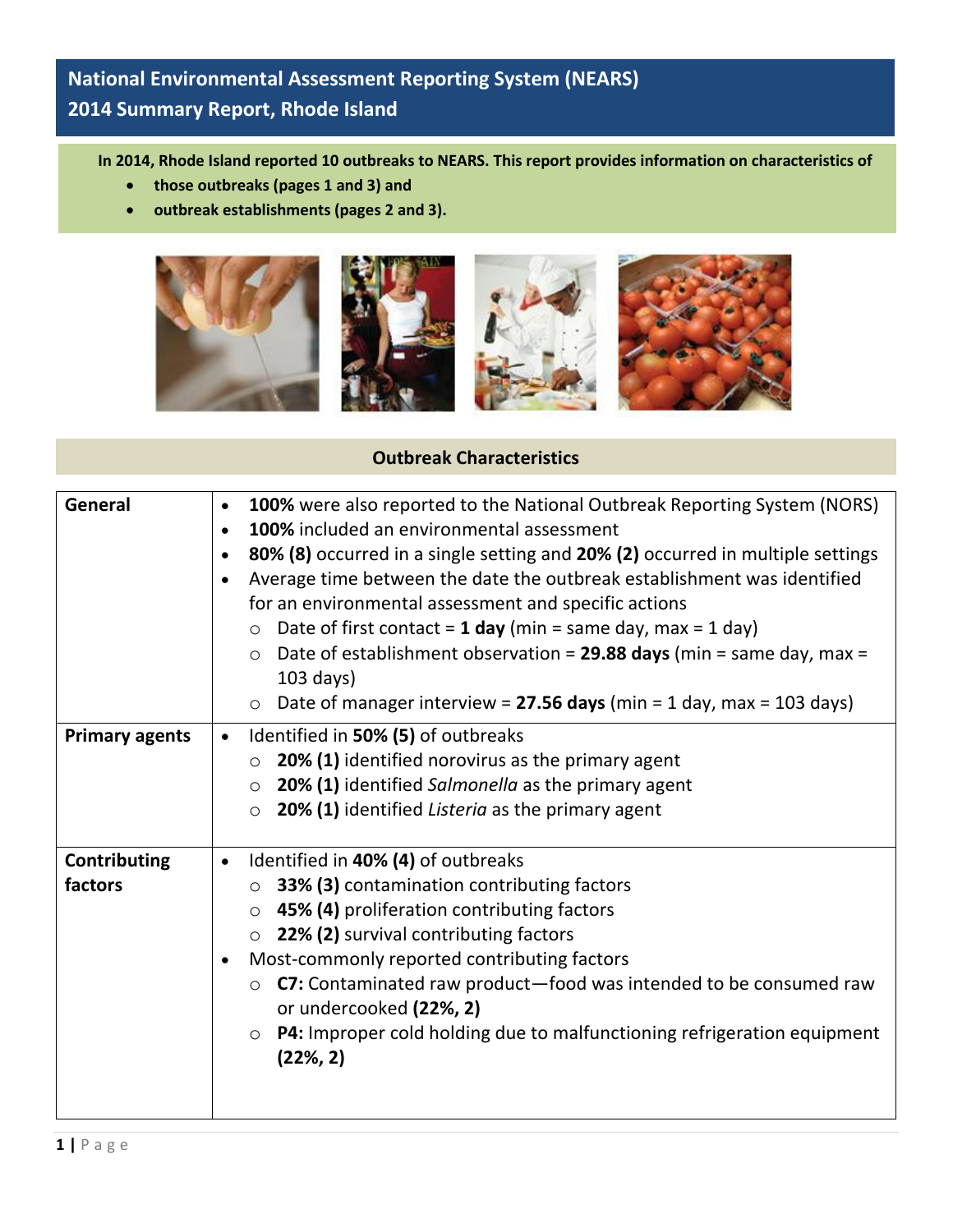| <b>Outbreak Establishment Characteristics</b> |                                                                                                                                                                                                                                                                                                                                                                                                                                                                                                                                                                                                                                                                                                                                                                                                                              |  |
|-----------------------------------------------|------------------------------------------------------------------------------------------------------------------------------------------------------------------------------------------------------------------------------------------------------------------------------------------------------------------------------------------------------------------------------------------------------------------------------------------------------------------------------------------------------------------------------------------------------------------------------------------------------------------------------------------------------------------------------------------------------------------------------------------------------------------------------------------------------------------------------|--|
| General                                       | 92% (12 of 13) were restaurants<br>$\bullet$<br>67% (6 of 9) were independently owned and 33% (3) were chains<br>$\bullet$<br>23% (3 of 13) of the menu types were best described as American, followed by<br>$\bullet$<br>Japanese (15%, 2), and other types such as Thai, Italian, Asian, South American,<br>or Vietnamese (62%, 8)<br>Establishment types were described as<br>$\bullet$<br>Cook serve (8%, 1 of 13); at least one food item is prepared for same day<br>$\circ$<br>service and involves a kill step<br>Complex (92%, 12); at least one food item requires a kill step and holding<br>$\circ$<br>beyond same-day service or a kill step and some combination of holding,<br>cooling, reheating, and freezing<br>100% (13) had critical violations noted during their last routine inspection<br>$\bullet$ |  |
| <b>Hand hygiene</b>                           | 88% (7 of 8) had hand sinks in the employee restrooms<br>In 86% (6), the employee restroom hand sinks were appropriately equipped<br>(warm water, hand soap, and drying paper or cloth towels)<br>100% (8) had hand sinks in the work areas<br>$\bullet$<br>$\circ$ In 63% (5), the work area hand sinks were appropriately equipped<br>100% (9) had a policy concerning the use of disposable gloves<br>$\bullet$<br>In 44% (4), the policy concerned the use of gloves at all times when in the<br>$\circlearrowright$<br>kitchen<br>In 56% (5), the policy specified the use of gloves when handling ready-to-eat<br>$\circlearrowright$<br>foods<br>25% (2 of 8) had food workers who were observed handling ready-to-eat foods<br>$\bullet$<br>with bare hands                                                          |  |
| Ill worker                                    | 89% (8 of 9) had a policy to restrict ill workers from working while ill<br>$\bullet$<br>67% (6) had a policy requiring food workers to tell their manager when they are<br>$\bullet$<br>ill<br>In 83% (5), the policy required ill food workers to report specific symptoms<br>$\circ$<br>to their manager<br>In 17% (1), the policy did not require ill food workers to report specific<br>symptoms to their manager                                                                                                                                                                                                                                                                                                                                                                                                       |  |
| <b>Kitchen</b><br>manager<br>certification    | 89% (8 of 9) required kitchen managers to have food safety certification<br>٠<br>100% had kitchen managers certified in food safety<br>$\bullet$                                                                                                                                                                                                                                                                                                                                                                                                                                                                                                                                                                                                                                                                             |  |